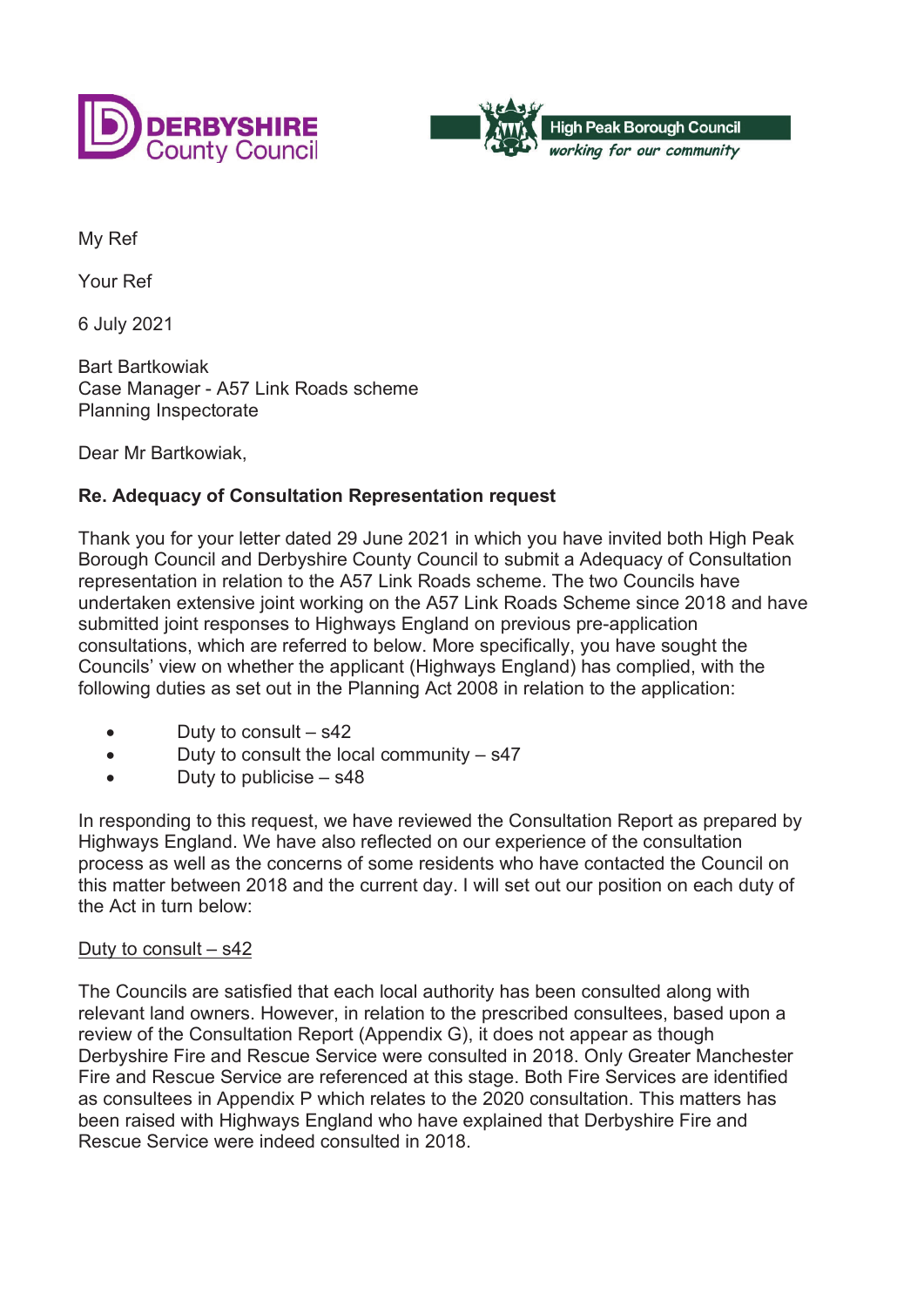## Duty to consult the local community  $-$  s47

Section 47 of the Act requires the applicant to prepare a statement (Statement of Community Consultation) setting out how they will consult on the proposals and to seek feedback from the local authorities on this. In preparing the Statement, the applicant must have regard to any such feedback from the local authorities. The Statement must then be made available for wider inspection and the consultation on the scheme must be made in accordance with it.

In relation to the 2018 consultation, feedback was sought from the Councils on the draft Statement of Community Consultation and changes were subsequently made to it by the applicant with a new deposit location for consultation documents being added. The 2018 consultation was subsequently undertaken in line with the final Statement of Community Consultation and published in line with the requirements.

Notwithstanding the above, the two Councils raised concerns in response to the 20181 consultation regarding the absence of supporting evidence and information in the Preliminary Environmental Impact Report (PEIR). Without such information, consultees were not able respond from an informed position insofar as the likely traffic related impacts of the scheme. Similar concerns about the consultation were brought to our attention by a local resident and the Campaign to Protect Rural England.

Feedback was again sought on the draft 2020 Statement of Community Consultation. At this time, the consultation arrangements were made in the context of the Covid-19 pandemic. The Borough Council requested that the proposed boundary of the consultation area be extended to ensure that it included all of the wards within the Glossopdale area. The wards Padfield, Charlesworth and part of Old Glossop appeared to be excluded. This would mean properties in these areas would not receive details of the consultation via post unless requested. Direct notification and information sharing in this manner was considered to be more important given the impact of the pandemic on the ability for people to engage with the consultation.

Unfortunately, Highways England did not revise the Statement of Community Consultation to address this point. Their reasons for not meeting this request are set out in the Consultation Statement. It is acknowledged that the applicant only has to have regard to comments on the Statement of Community Consultation but it is regrettable that they were unable to accommodate this request given the circumstances. The Statement was updated to reflect the fact that the Council's offices in Glossop were closed to the public and therefore unavailable as a deposit location. It is agreed that the consultation was broadly in line with the final published 2020 Statement of Community **Consultation** 

<sup>1</sup> Joint response to the 2018 Trans-Pennine Upgrade consultation submitted by High Peak Borough Council and Derbyshire County Council on 22 March 2018.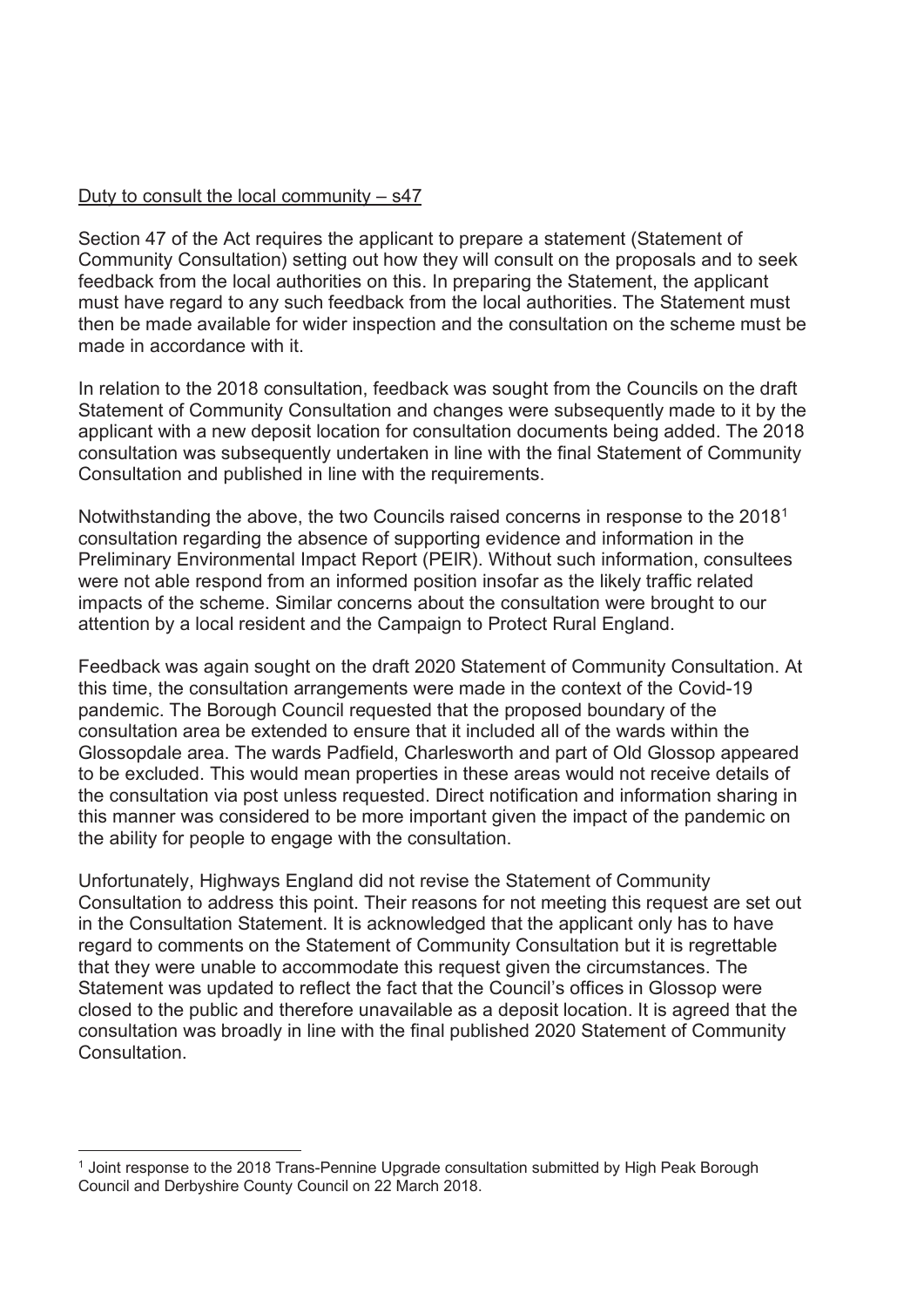This included some alternative methods to facilitate community engagement within the confines of Covid-19 related restrictions. Nevertheless, concerns about this consultation have been brought to the attention of the Council. They include:

- Phone lines were not always manned as advertised
- Some residents felt the webinars were dismissive and offered little  $\bullet$ opportunity to give genuine feedback.
- Questions raised at the events about the impact on Tintwistle were ignored as being "out of scope"
- There were no additional follow up options to air your views if the events were not satisfactory
- More effort should have been made to hold safe in-person events

Furthermore, again insufficient information was published with the consultation in 2020 to enable the Councils and the local community to determine the likely impacts of the scheme. Accordingly, as in 2018, High Peak Borough Council and Derbyshire County Council submitted a holding objection to the scheme on this basis<sup>2</sup>. The Borough Council has received multiple letters from residents which raise similar concerns.

## Duty to publicise  $-$  s48

Section 48 of the Act requires that the applicant must publicise the application in the prescribed manner. This is understood as meaning that formal notices are placed in relevant newspapers. The applicant's Consultation Statement and relevant appendices (K & V) demonstrate that notices were published in various newspapers as required, including in the Tameside Reporter. Whilst the Glossop Chronicle is understood to form part of the same media group as the Tameside Reporter, it is not clear from the Consultation Statement if the notices were also published in the newspaper local to the Glossop area.

Yours sincerely.



<sup>&</sup>lt;sup>2</sup> Joint response to the 2020 A57 Link Roads Project consultation submitted by High Peak Borough Council and Derbyshire County Council on 14 December 2020.